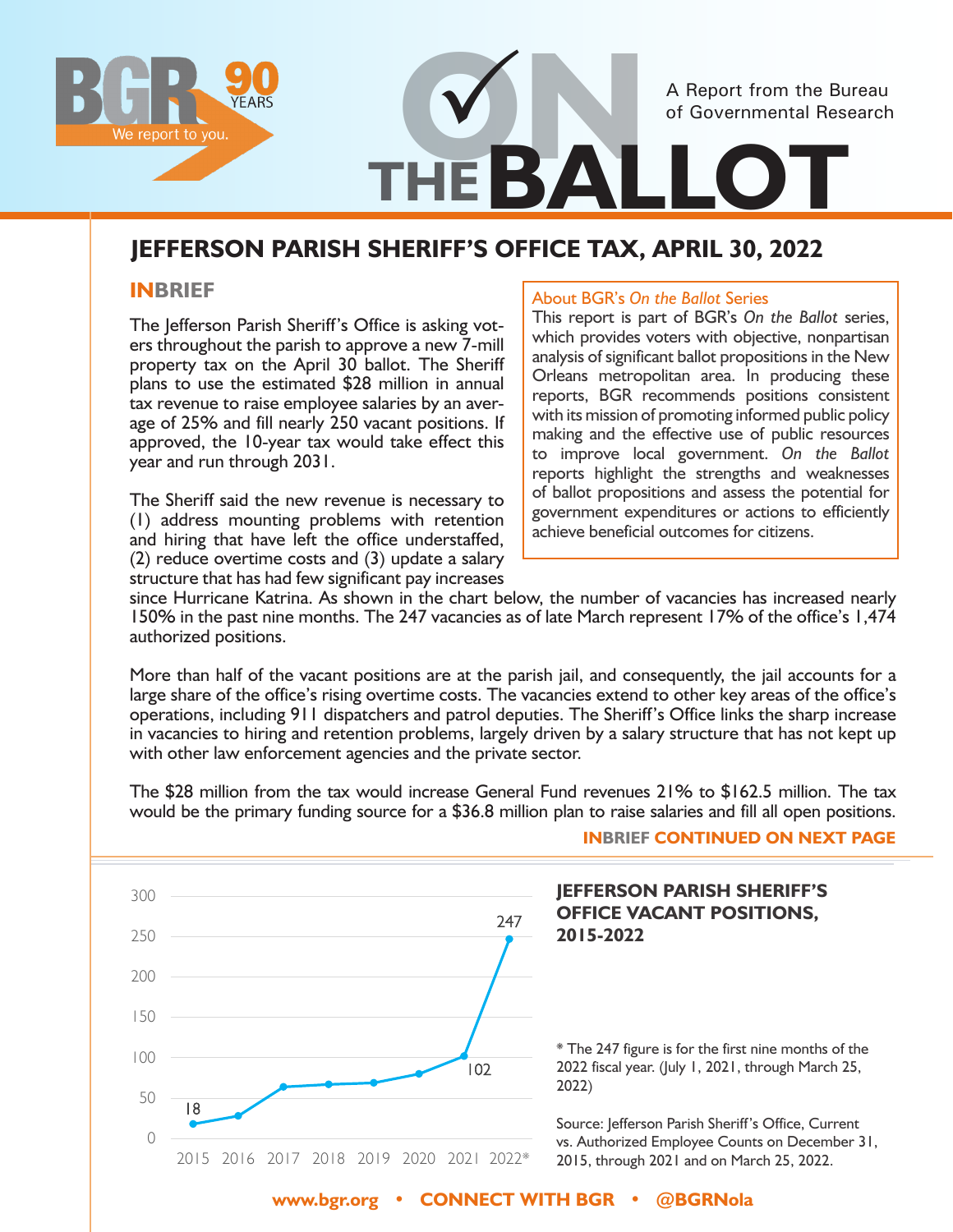About \$5 million would come from projected savings on overtime costs, with another \$3.8 million coming from existing General Fund revenues or reserves. The plan would allocate \$18.8 million to increase salaries for all Sheriff's Office employees by an average of 25%. The remaining \$18 million would cover the cost of filling the vacant positions and provide financial reserves to help maintain the raises and higher staffing levels if revenues decline or costs increase more than expected. If voters approve the tax, the Sheriff's Office would apply \$9 million from its current \$65.7 million in reserves to implement the raises on July 1, six months before the new tax would be collected.

#### **REPORT HIGHLIGHTS**

To analyze the proposition, BGR considered three questions that address the efficient and effective use of public resources: (1) Has the Sheriff's Office carefully planned how it will spend the tax revenue and provide financial stewardship and accountability for taxpayer dollars? (2) Is the tax an acceptable way to fund the purposes in light of alternative funding options? (3) Is there evidence indicating the tax would result in effective outcomes for the public? Based on this analysis, BGR found the following:

- The Sheriff's Office has developed a detailed spending plan to show citizens how would use the tax revenue to fund raises and fill all authorized positions. Executive staff and division leaders evaluated pay scales position by position to align the new salaries with job responsibilities, improve competitiveness, bring most employees above a livable wage of \$15 an hour (\$31,200 per year), and reduce inconsistencies in pay for clerical staff. This approach avoided the potential inefficiency and ineffectiveness of an across-the-board raise.
- The office's internal deliberations on the pay raise plan relied heavily on informal conversations and supervisors' observations about salary concerns, rather than a third-party study or data from exit interviews or employee surveys. More comprehensive data would have provided additional insights on resignations to help the office confront today's more difficult national environment for recruitment and retention. Also, the office did not finalize the plan until 10 days before the start of early voting on April 16, giving citizens little time to evaluate the tax proposition.
- The Sheriff has deemed all 247 vacant authorized positions necessary to the office's operations after an annual reassessment of staffing needs. If voters approve the tax and the office begins filling positions, it should continuously look for efficiencies and periodically reassess the 100% staffing goal to ensure that all positions remain necessary to fill.
- The tax would create an estimated first-year surplus of \$2.5 million, even at full staffing. The Sheriff's Office sought a reasonable financial buffer against unexpected cost increases or revenue declines. But recruiting, hiring and training individuals for law enforcement, jail operations and other positions is a complex process. It will realistically take multiple years to fill all vacancies, making the tax surpluses significantly larger during this lag time. For example, even if the office filled half of the vacant positions in the first year, it could expect an additional \$9 million surplus.
- The potential surpluses and the office's sizable existing reserves could warrant consideration of levying the tax at a lower rate until expenditures catch up with revenues. The Sheriff told BGR he will review the millage rate annually and consider levying a lower rate if the pace of hiring is slower than expected and surplus revenue is accumulating. He would also consider not rolling forward the millage rate to limit surplus revenue growth when property assessments rise. The decision would depend on the office's financial situation and the outlook for major technology, equipment or pay raise needs.
- The proposed spending plan does not specify what the office would do with surplus tax revenue. Sheriff's Office officials said some of it could fund additional salary increases for positions that remain difficult to fill. They characterized the proposed raises in the plan as being at the low end of what will likely be necessary to achieve their staffing goals. Still, the lack of a comprehensive plan for what could be substantial surplus revenues fails to give taxpayers assurances about where the money will go. If the office does use surplus revenue for additional raises, it should inform its decisions with data on factors that influence the decisions of applicants and employees.